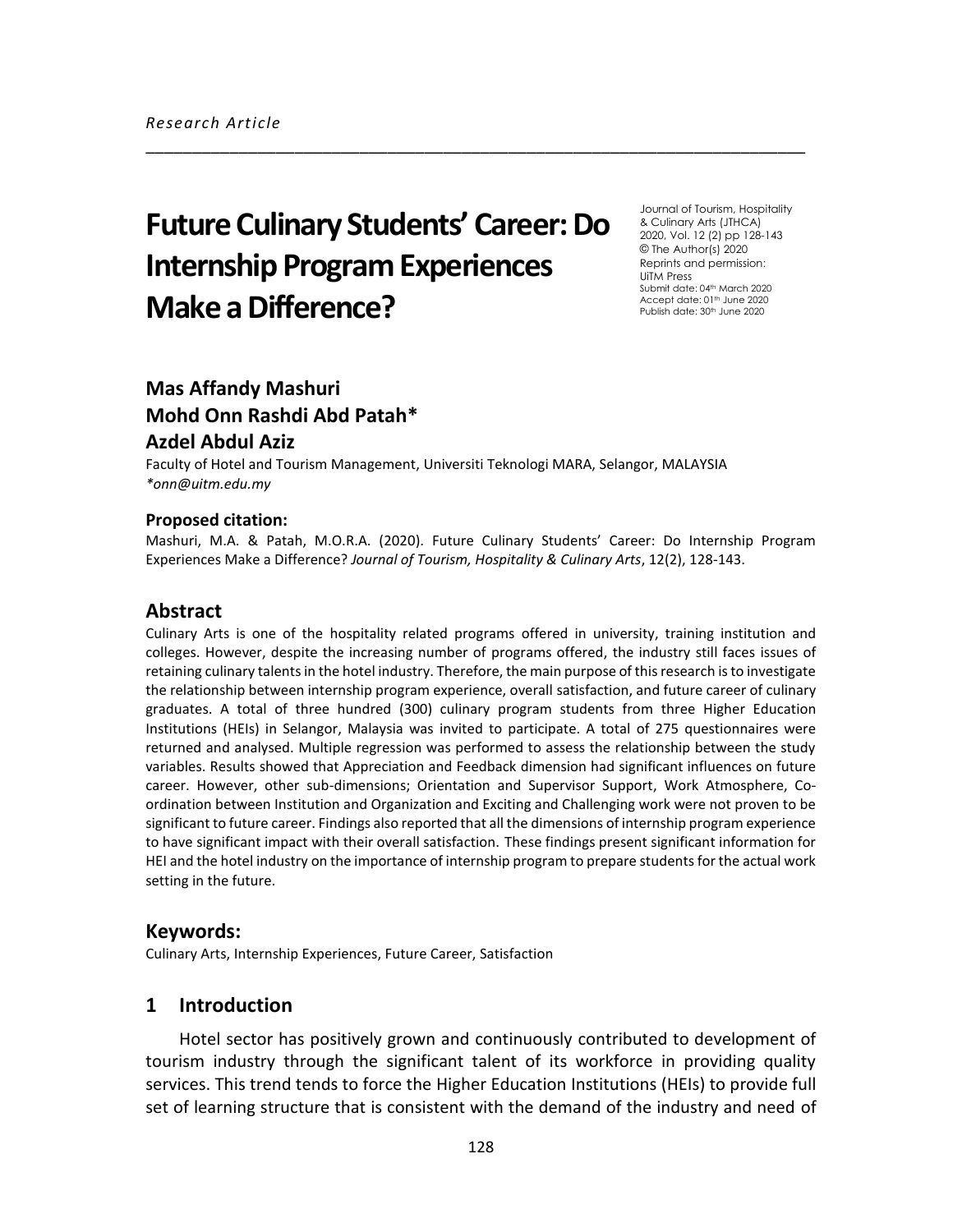having a proficient and skilled employee. However, the hotel industry continuously facing the same issue of retaining employees. With regards to unsocial life, low pay, inflexible work schedules, and long hours, most culinary graduates are more likely to leaving the hospitality industry and because of these problems; they may simply consider the sector as a temporary job opportunity instead (Seyitoğlu & Yirik, 2015). Seyitoglu and Yirik added how this issue may be the cause behind the increasing rate of unwillingness for hospitality graduates to become involved in the hospitality sector. Ultimately, this scenario contributes to high turnover issues worldwide (Dhevabanchaichai & Wattanacharoensil, 2017). This poses the question on whether the current culinary program helps the industry in attracting graduates to work in the hotel industry, retaining them and at the same time to fulfill the demand and supply of its workforce.

Hotel industry can be considered as intensely competitive work environment, and then it is a priority for higher education to provide culinary programs for students to meet the demands and supplies of the industry (Farmaki, 2018). This is to balance between demand and supply within the hospitality industry and differentiate between student experience and mastery of their knowledge and skills gained from both educational institutions and hotel industry itself. Yau (2012) mentioned that internship program enables students to possess familiarization and manage their daily task effectively under minimum supervision. In addition, internship program is able to create competent and committed students in preparation for their future career. Therefore, HEIs plays important role in providing relevant hands-on internship learning experience similar to a real work situation in a manner that satisfies the employer's expectation and employment needs(Hughes, Mylonas, & Benckendorff, 2013) and provide future culinary graduates with promising career.

## **2 Literature Review**

## **2.1 Internship Experiences**

Process of hands-on learning in the actual hotel kitchen is an effective way of teaching and gaining experiences for culinary students. The demanding work as a chef in the industry provides students with visualisation and anticipation of the actual work environment and tasks that they will be responsible with when they enter the industry later. During their theoretical education in practice, culinary graduates need to aware the current trends in the industry and apply them (Gupta, Burns, & Schiferl, 2010). Practical training is a platform for students to equip their knowledge, skills, and expertise in the areas they are involved in. Experience and learning during internships affect student learning outcomes and attitudes towards their future career (Chen, Hu, Wang, & Chen, 2011). Hotels give students the opportunity to practice the theoretical knowledge they have learned in the classroom and to develop their skills and experience in real-work life situations (Bogdana et al., 2012). The training is important for culinary graduates as it provide students with the skills needed and challenges that they might face in the actual work (Chinomona & Surujlal, 2012).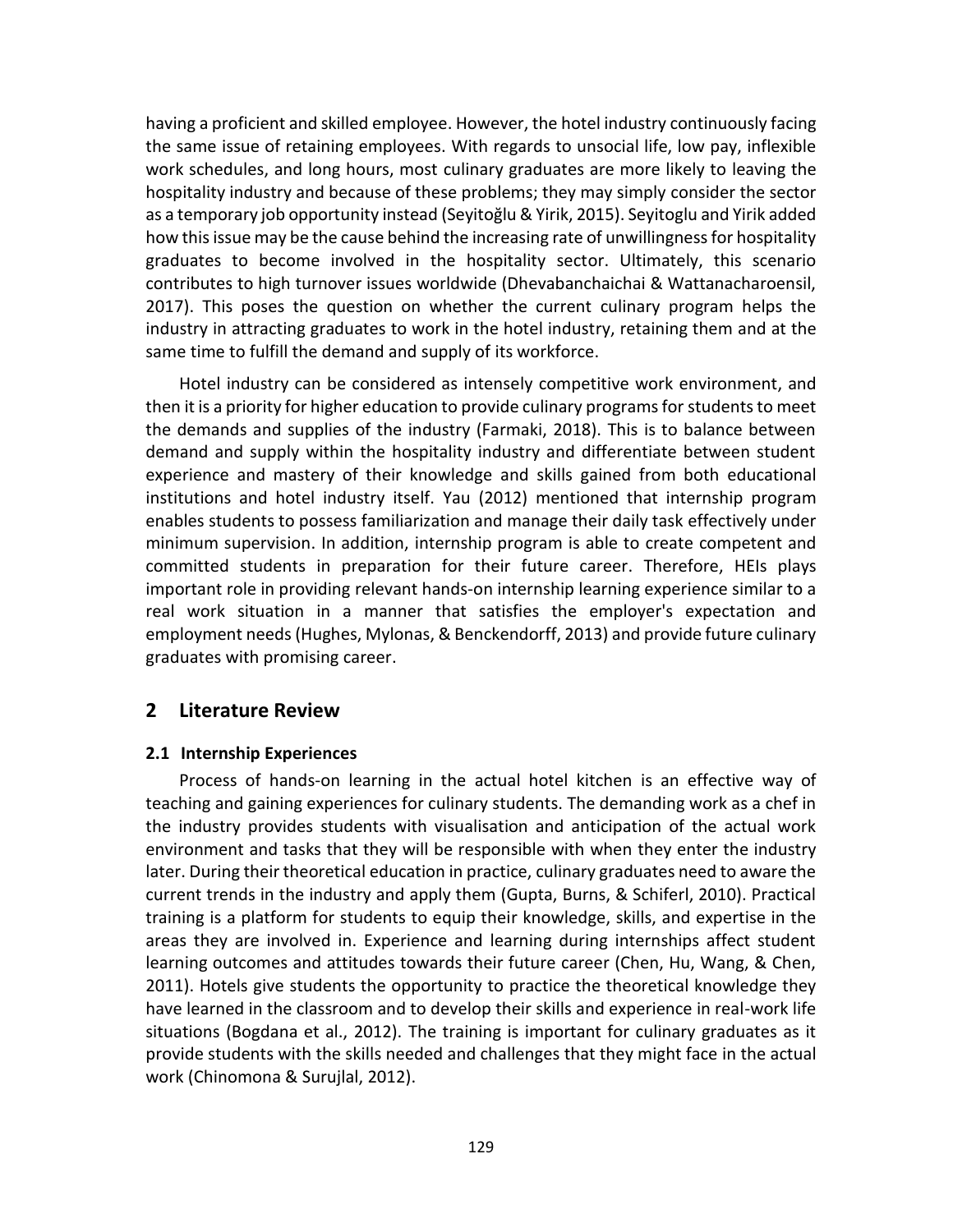Internship program facilitates students' development in areas of communication, teamwork, problem-solving, discipline, and commitment which are essential for student's career in the in the industry (Wang, Kitterlin-Lynch, & Williams, 2018). In line with that, by involving themselves in the internship program, it will be easy for them to choose their career wisely according to their skills set and competency (Omar & Rajoo, 2016). Ever since the turn of the new era, more consideration has been focus to those key components of internship that lead to positive outcome, including relationships (Kim & Park, 2013), stakeholder observations (including employers, students, graduates and/or academicians) (Tse, 2010), student internship experiences (Ruhanen, Breakey, & Robinson, 2013); and up to this newly, the effect of internships on profession development/choices (Kim & Park, 2013; Zopiatis & Theocharous, 2013). Singh and Dutta (2010) provide insights on other areas that are more relevant in understanding the impact of internship experiences such as orientation and supervisor support, work atmosphere, co-ordination between institution and organization, exciting and challenging work, and appreciation and feedback. They examined the experiences based on environment provided and nature of the internship duties itself.

Internship program be able to encourage communication and collaboration among students, HEIs and industry professionals. Therefore, to create a greater satisfaction between these three parties, the industry needs to develop strategies to create opportunities for trainees to socialize with their colleagues and supervisors. The college or university should be communicating with the hotels on frequent basis to keep up with the latest trend in the industry and the new set of skills required (Kim & Park, 2013). Culinary students will be motivated when they had a chance to show their skills during internship, thus make them to be professional in their field. Throughout internship program, culinary students will showcase their experience through career clarity, effective supervision, and student professionalism, a sense of belonging, student productivity, learning, and development of skills. In addition, Lashley (2011) stated that this is useful for the educators and practitioner's relationship in identifying industry's requirements and emphasizing the teamwork available to develop the graduates that are appropriate to hospitality industry careers.

#### **2.2 Overall Internship Satisfaction**

Klee (2011) defined overall satisfaction as the extent to which people satisfied or dissatisfied with their jobs and how they perceive and feel about the different aspects of their jobs. In this research, overall satisfaction refers to which culinary graduates perceive and feel about the different aspect of their internship program. Internship tends to ensure a positive impact on students' overall perception of career development in related hospitality industry and can improve their future marketability. Satisfaction with internships helps to effectively forecast the satisfaction's level of culinary interns with an internship and related to how well it prepares them to choose their future career wisely. Previous works indicated that if student expectations were consistent with actual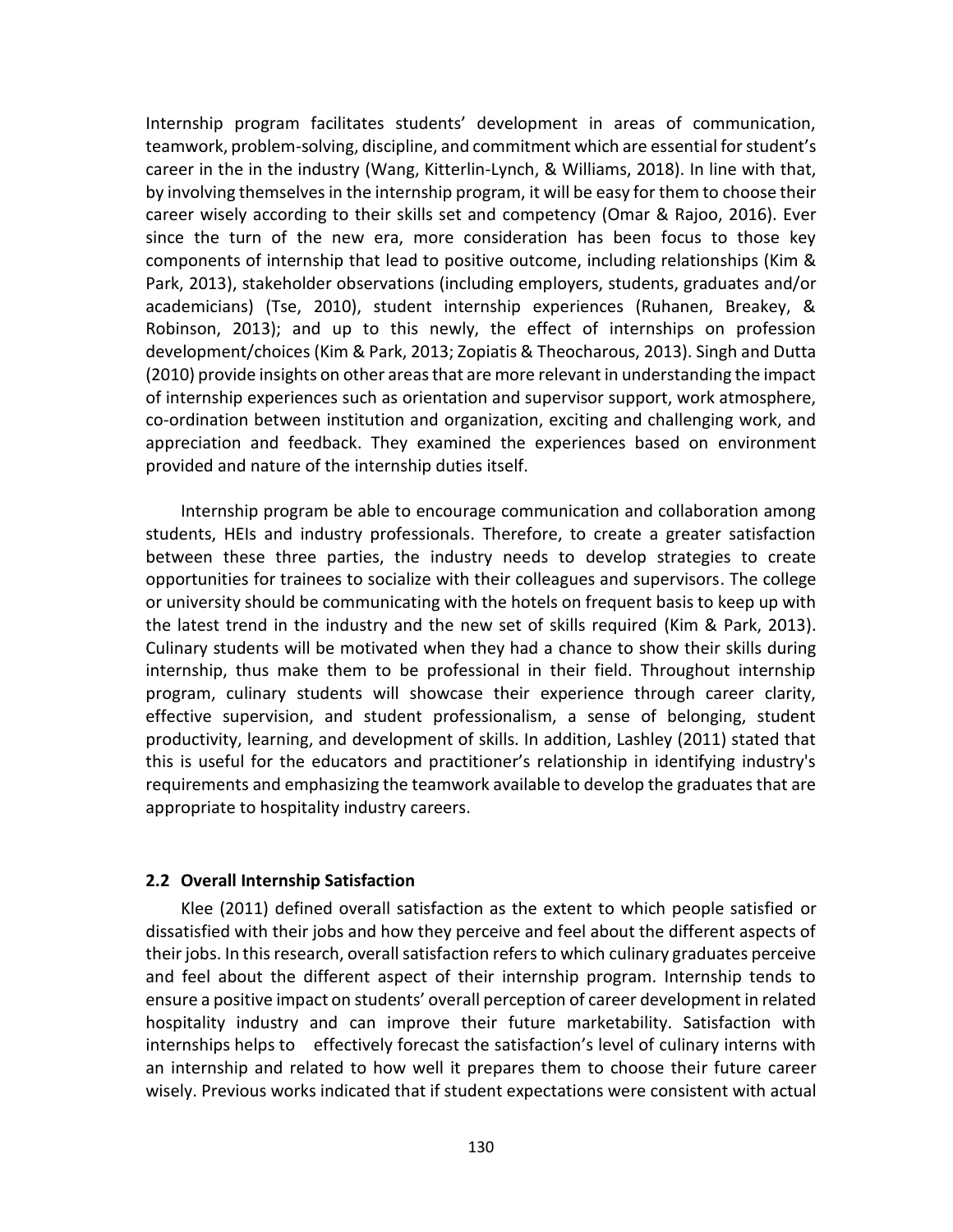conditions, then students would be satisfied (Kim & Park, 2013; Ruhanen, Robinson, & Breakey, 2013). However, this contradicts with the fact that high turnover rate in the hotel industry is still occurring, hence there is a need for researchers to investigate these factors (Fong, Luk, & Law, 2014). Zopiatis and Theocharous (2013) added that supervisor support provided by supervisors during an internship has a huge influence on the student's perceived benefits of the internship, but this fact is often ignored by companies (Zopiatis & Constanti, 2012). Kong and Yan (2014) indicated that the only win-win strategy is to have companies and employees dedicate themselves to learning at the same time.

While carrying out internships and directly working with those professionals, culinary interns learn about the workplace environment, work satisfaction and become more familiar with the hotel industry (Jack, Stansbie, & Sciarini, 2017). Align with that, practical training has proven that the experience among culinary learners on integrated learning will inevitably facilitate the transition from higher education to employment and contribute to their career development (Zopiatis & Theocharous, 2013). As a result, internships satisfaction will improve students' perceptions of job fit (Aggett & Busby (2011) and enhance graduates' job satisfaction (Jack, Stansbie, & Sciarini, 2017). Findings showed how job satisfaction through internship were able to improve students' decision on future career development and gain a greater insight into the industry (Narayanan, Olk, & Fukami, 2010). Stansbie, Nash & Jack (2013) found that hospitality industry must be responsible in providing a positive and flexible work environment that is important for the student's skills development and increase their job satisfaction in the hotel industry. The above statement has been supported by Fong, Luk, & Law (2014), as positive internship experiences also encourage students to stay in the industry after graduation. Hotels need skilled and knowledgeable employees to fill in the gap in the organization which was prevalent as raised in studies related to employee turnover in the hotel industry (Chinomona & Surujlal, 2012; Fong, Luk, & Law, 2014).

Despite with the positive factors about internship, the experience of practical training at the hotel can sometimes pose negative feelings and outcomes among culinary students (Brown, Arendt & Bosselman (2014). In this situation, hotels found it much harder to motivate students who was exposed to what they feel is realistic while undergoing practical training at the hotel. The challenges of working in long hours and different shifts has made them reconsider the option of working in a hotel as their career. This situation can lead to a shortage of qualified workers for the industry (Lam & Ching, 2007). Industry representatives need to understand students' attitudes towards the industry, which will provide better insights and play an important role in developing a vibrant workforce (Chinomona & Surujlal, 2012). Students are more interested in aiming for a career that are not emphasize on physical challenge and focus more on their creativity at work (Narayanan, Olk, & Fukami, 2010).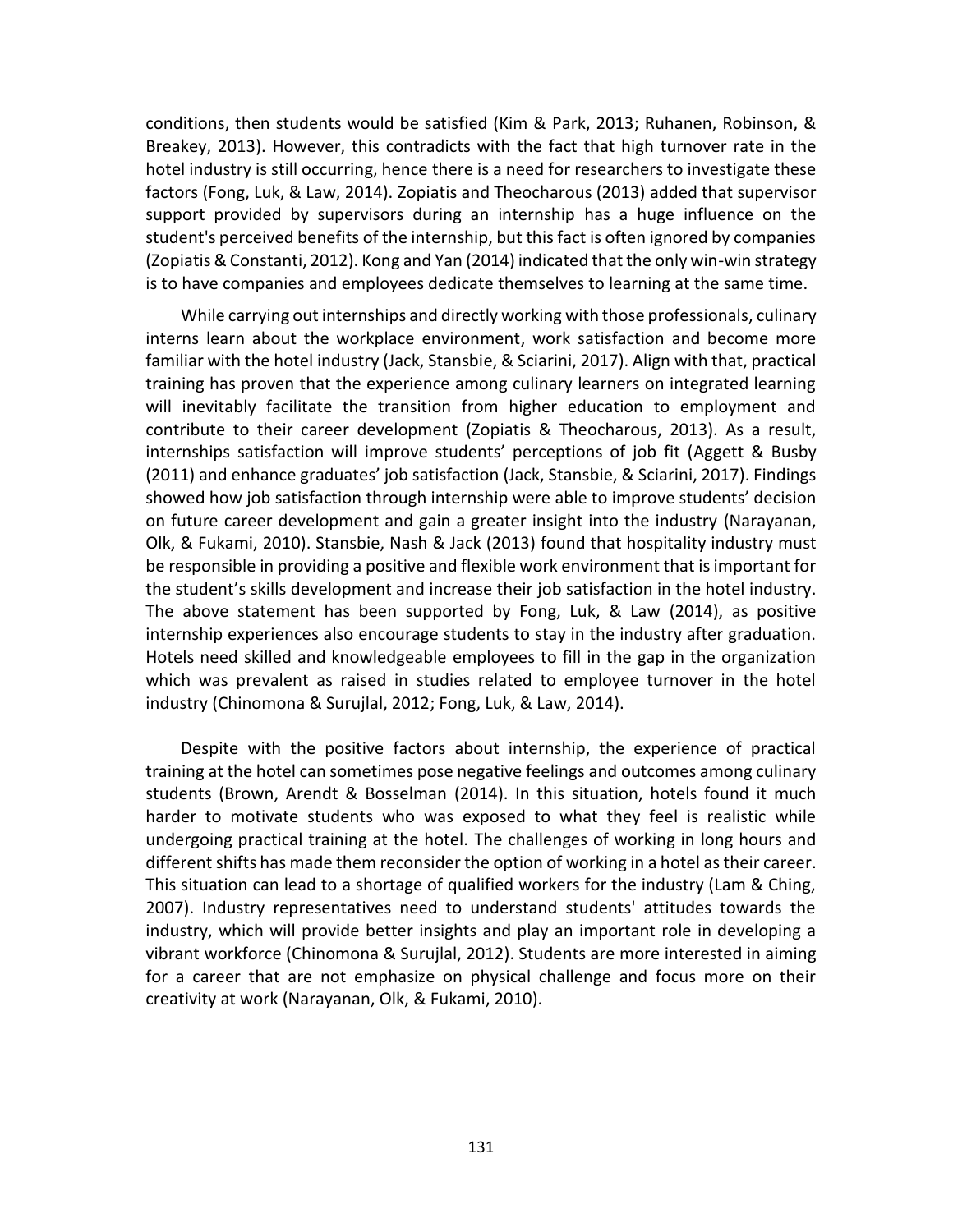#### **2.3 Culinary Graduate Future Career**

The most useful of the possible experiential learning activities to enhance employability are through internships programs (Yang, Cheung, & Song, 2016). In fact, it has been an effective approach to bridge the gap between education and career demands, which is the essence of future career of the culinary interns (Narayanan, Olk, & Fukami, 2010). Studies have shown that internships have significant benefits in planning future career among students (Ishengoma & Vaaland, 2016) and students reported being 2.5 times more confident in their future career after internship (Qenani, MacDougall, & Sexton, 2014). Students who have completed their internship program will have the opportunity to find a related jobs and hotel industry generally prefer graduates with prior internship experience. The experience gained in the internship has made the students feel familiar at work situation and increases the efficiency of hotel management (Jack, Stansbie, & Sciarini, 2017) thus, it helps to increase salary levels and work satisfaction.

Ring, Dickinger, and Wöber (2008) indicated in their research that internship programs are the biggest contributor to the student's future career and a prominent training method in terms of enhancing competencies to better the chances of graduates in landing a job. However, they also mentioned that the homogeneity of tourism and hospitality programs may inhibit students' flexibility, innovation, and creativity. Similarly, studies indicate poorly managed internship programs can have a negative effect on students' intention to continue in the industry and possible negative effects on employability (Farmaki, 2018). Indeed, the students' perception of the internship experience and his or her satisfaction with that experience can strongly influence the internship outcomes.

## **2.4 Internship Program Experience, Overall Satisfaction and Future Career of Culinary Graduates**

Research shows that positive experience of graduates while undergoing practical training will cause them to choose this industry as their career when they finish their study (Chen & Shen, 2012; Narayanan, Olk, & Fukami, 2010). Kim and Park (2013) found that the social experience that took place during the practical training period of students would ultimately lead to positive changes in the student. Hence, it reduces the negative perceptions of various career-related factors in the hotel and tourism industry. In a realistic point of view, individuals are able to make decisions about their career when they know what career are available to them and when they have a realistic understanding of how to achieve their career goals. In line with the above statement, (Chen & Shen, 2012) in their research shows that the decision is influenced by various factors, such as family, school, society, and social factors. In addition, Farmaki (2013) point that society like faculty members, curricula, and organization facilities also affect students' career decisions whether through teaching style, the quality of course delivery, course design, and content; and the quality of the activities and facilities available.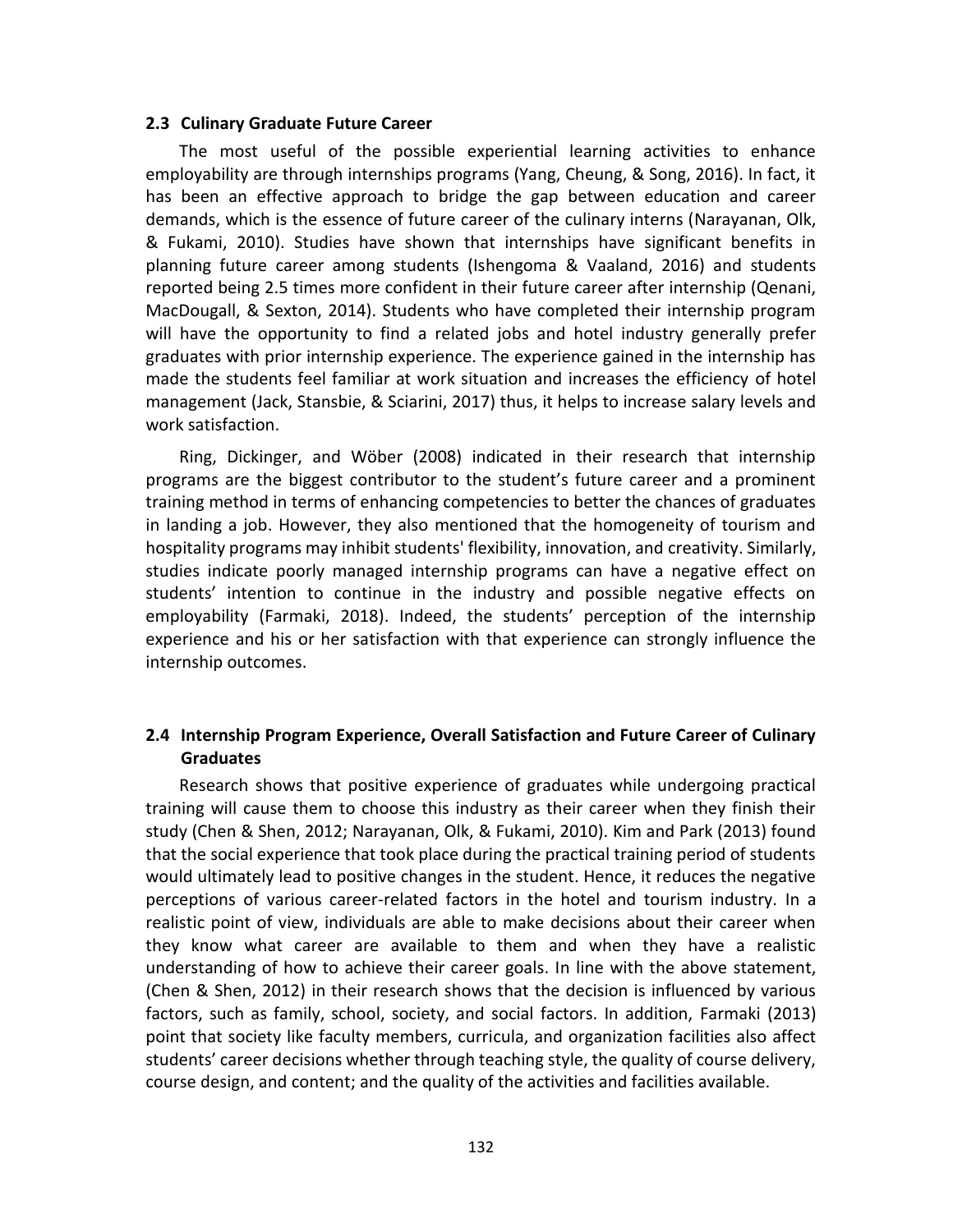Moreover, most of the students prefer their peers, hospitality partners and industry network to be highly influential in their career decision-making process. In the perspectives of the family influential, Zopiatis and Theocharous (2013) found that encouragement by the parents itself and values related to the hospitality industry are the most important factor for career decisions. In the perspectives of social media influential, information received likes forums, cooking show, biography video and hospitality groups on Facebook and LinkedIn, has a tremendous impact on how students view a career in the hospitality industry. According to Tsai, Hsu, and Yang (2017), students in the millennium are so easy to get useful information to help them in the decision-making process. For example, social connections and word of mouth on online social networking sites can be the most referred medium of information for students today. Internet and social media are a medium to facilitate communication between jobseekers and recruiting companies. Using social media, companies and recruiters has access to reach out to more potential candidate as they targeted because of the frequent use of the platform by users. At the same time, social networking sites offer a platform for individuals to seek peer advice and opinions on job decisions (Jack, Stansbie, & Sciarini, 2017). For example, for job applications, currently culinary graduates can use Jobs Malaysia accounts to comment on their current job status and work experience at the hotel, while the hotel can use the same forum to provide news or updates to the hotel, both of which can influence student work intentions or results and career paths.

## **3 Methodology**

## **3.1 Research Design**

This study adopted a quantitative research design. This is a correlational field study where the association between variables was sought and examined respondents from HEIs using self-administered questionnaire. This study runs by cross-sectional in nature where the data was gathered just once, over a period of days, weeks, or months. The research paradigm for this study is based on quantitative method, using survey as the instrument.

## **3.2 Population & Sampling**

In the context of this study, target population are selected from all full-time Culinary Arts students studying at public and private higher learning institutions in Malaysia. The sampling frame of this study included all students who had completed their internship, as suggested by Lam and Ching (2007). Due to the lack of time to obtain the total population of culinary students throughout Malaysia and logistic issues, the purposive sampling method was used in this study at three (3) hospitality education providers in Selangor, Malaysia. In the development of the study instrument, the items in the questionnaire were associated to students' internship experiences and their satisfaction level that would influence their future career in hotel industry. The type of survey was done using survey instrument adapted from the previous work of Singh and Dutta (2010), Kusluvan and Kusluvan (2000) and Chen and Shen (2012). The questionnaires were being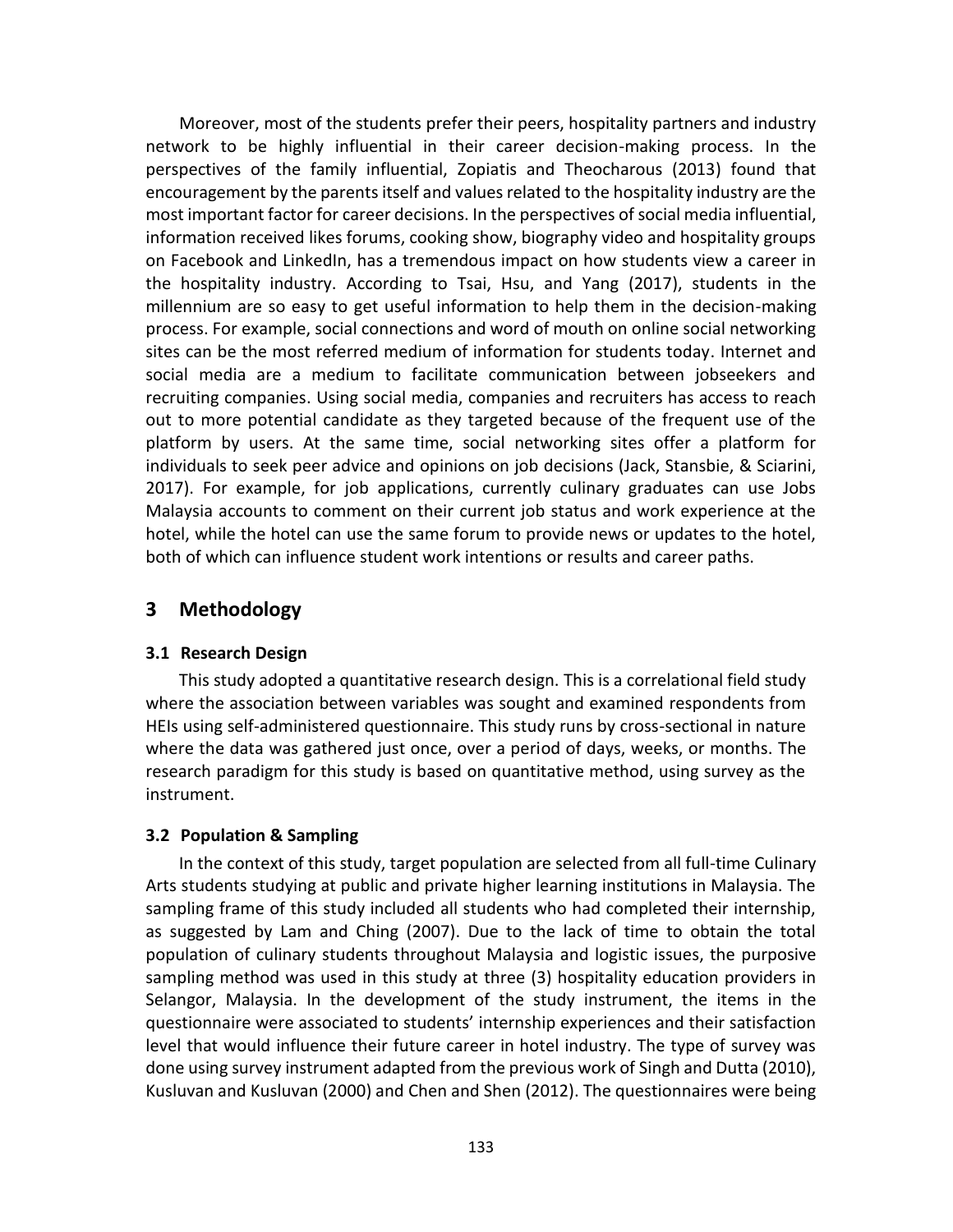divided into four (4) parts. Part one consists of a student's internship program experience during their internship placement. The second part measures the level of student's overall satisfaction while part three assesses the future career of students in the hotel industry. Demographic data on respondents such as gender, age, and training period are collected in Part four, the response of the participants was captured on a five - point Likert scale varying from strongly disagree (1) to strongly agree (5)

| <b>Study Variables</b>                              | No. of<br><b>Items</b> | Sources of<br><b>Instrument Items</b> | <b>Type of Scale</b>                                                                 |
|-----------------------------------------------------|------------------------|---------------------------------------|--------------------------------------------------------------------------------------|
| <b>Internship Experiences</b>                       |                        |                                       |                                                                                      |
| Orientation and Supervisor Support                  | 4                      |                                       | A five-point Likert-scale from                                                       |
| Work Atmosphere                                     | 8                      | Singh and Dutta                       | (1) "Strongly Disagree" to (5)                                                       |
| Co-ordination between Institution &<br>Organization | 6                      | (2010)                                | "Strongly Agree"                                                                     |
| <b>Exciting and Challenging Work</b>                | 3                      |                                       |                                                                                      |
| Appreciation and Feedback                           | 4                      |                                       |                                                                                      |
| <b>Overall Satisfaction</b>                         | 6                      | Chen and Shen<br>(2012)               | A five-point Likert-scale from<br>(1) "Strongly Disagree" to (5)<br>"Strongly Agree" |
| <b>Future Careers of Culinary Graduates</b>         | 4                      | Kusluvan and<br>Kusluvan (2000)       | A five-point Likert-scale from<br>(1) "Strongly Disagree" to (5)<br>"Strongly Agree" |

Table 3.1: *Measures of the study variables*

#### **3.3 Plan for Data Collection**

A total of 300 culinary students from the three HEIs were invited to participate. The data collection was done targeting at final year students at three HEIs in Selangor, Malaysia that were offering hospitality and culinary arts programs. Based on personal communications with the Deputy Registrar of the Academic Department in HEIs, on average, there were about 100 culinary arts students per year. In lieu of that, the researcher targeted 300 respondents for this study. The questionnaires were distributed and collected within the period of 1 to 3 month from January till March 2019. In order to reach the respondents, the researcher was request permission from each institution to distribute the questionnaires on the dates of their Industrial Training report submission. Appointments were made with the faculty in each institution to ensure that the students (respondents) available to participate in the fieldwork. Snowballing method was used to spread the word around to reach the target number of samples.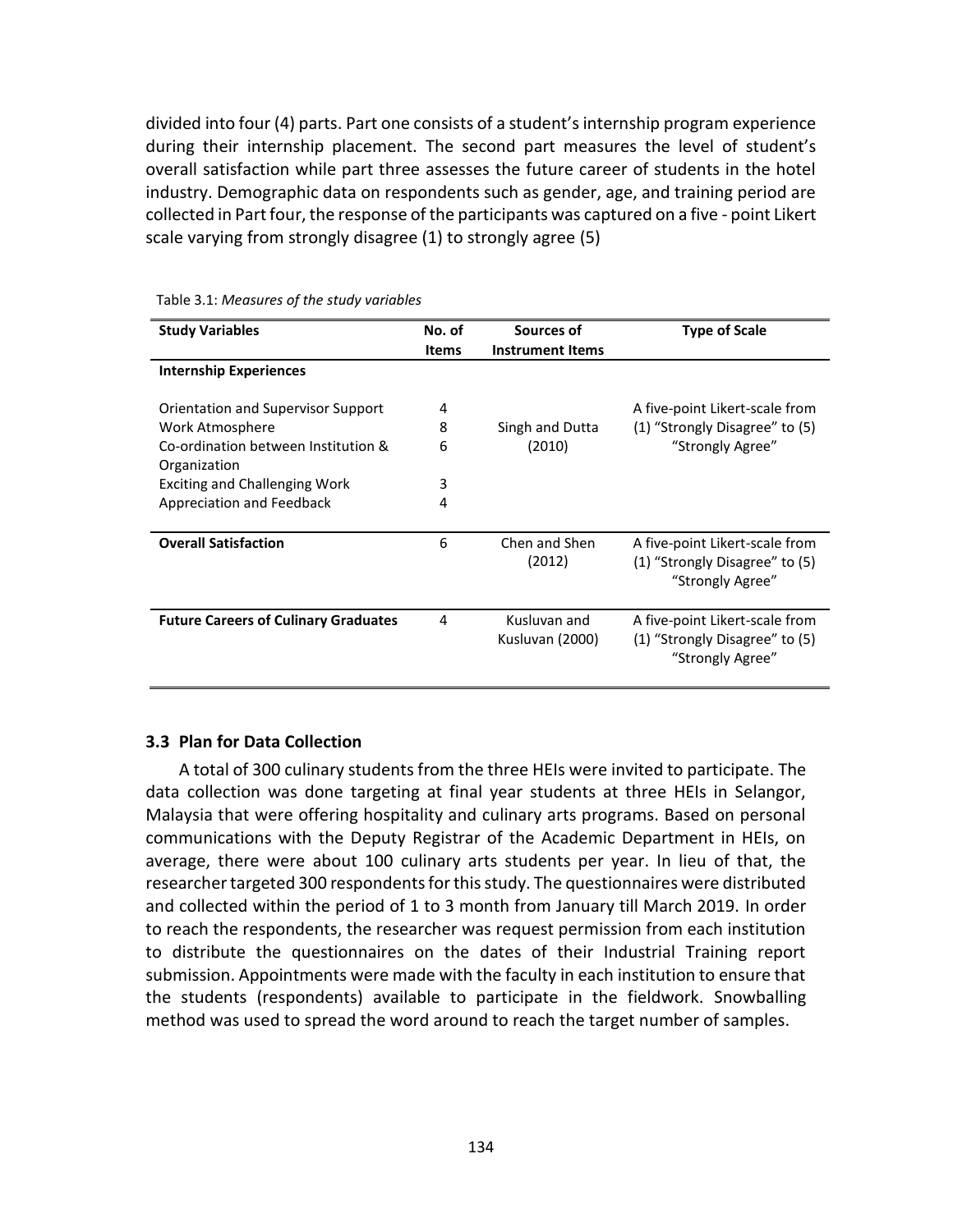## **4 Findings**

## **4.1 Response Rate**

A total of 282 questionnaires were returned. After initial screening of the response, only 275 responses were used and analyzed. This represented 91.7% response rate. The 275 questionnaires were coded and entered in the statistical platform for analysis to seek the reliability, relationship between study variables, and any effect of the differences in demographic of the respondents on the study.

## **4.2 Respondents' Demographic and Work Profiles**

The following Table 4.1 outlines the respondents' demographic and work profiles which include gender, age, marital status, and study program.

| <b>Profiles</b>       | <b>Categories</b> | <b>Frequencies</b> | Percentage (%) |
|-----------------------|-------------------|--------------------|----------------|
| Gender                | Male              | 128                | 46.5           |
|                       | Female            | 147                | 53.5           |
| Age                   | < 18 years' old   | 3                  | 1.1            |
|                       | 18-20 years' old  | 155                | 56.4           |
|                       | 21-25 years' old  | 115                | 41.8           |
|                       | > 25 years' old   | $\overline{2}$     | 0.7            |
| <b>Marital Status</b> | Single            | 266                | 96.7           |
|                       | Married           | 9                  | 3.3            |
|                       | <b>Others</b>     |                    |                |
| Program Level         | Diploma           | 229                | 83.3           |
|                       | Bachelor's degree | 46                 | 16.7           |
| Internship Duration   | < 3 months        | 6                  | 2.2            |
|                       | 3-6 months        | 227                | 82.5           |
|                       | > 6 months        | 42                 | 15.3           |

Table 4.1: *Respondents' Demographic Profiles*

#### \*N=275

Table 4.1 shows the gender distribution was higher for female respondents than the males. This is due to the higher numbers of females enrolled in Culinary Art program in higher education institutions compared to its male counterparts. A total of 147 respondents (53.5%) were females while 128 respondents (46.5%) were males. The table also describes the percentages of respondents' distribution according to their age range. The graph shows that the higher percentage of respondents are from 18 to 20-year-old students, who had gone to their internship placement in their second year of study. A total of 155 respondents (56.4%) are 18 to 20-year-old students, 115 respondents (41.8%) are 21 to 25-year-old students, 3 respondents (1.1%) are less than 18 years old, and only 2 respondents (0.7%) are more than 25 years old. From a total of 275 respondents, 266 respondents (96.7%) are single and only 9 respondents (3.3%) are married as depicted in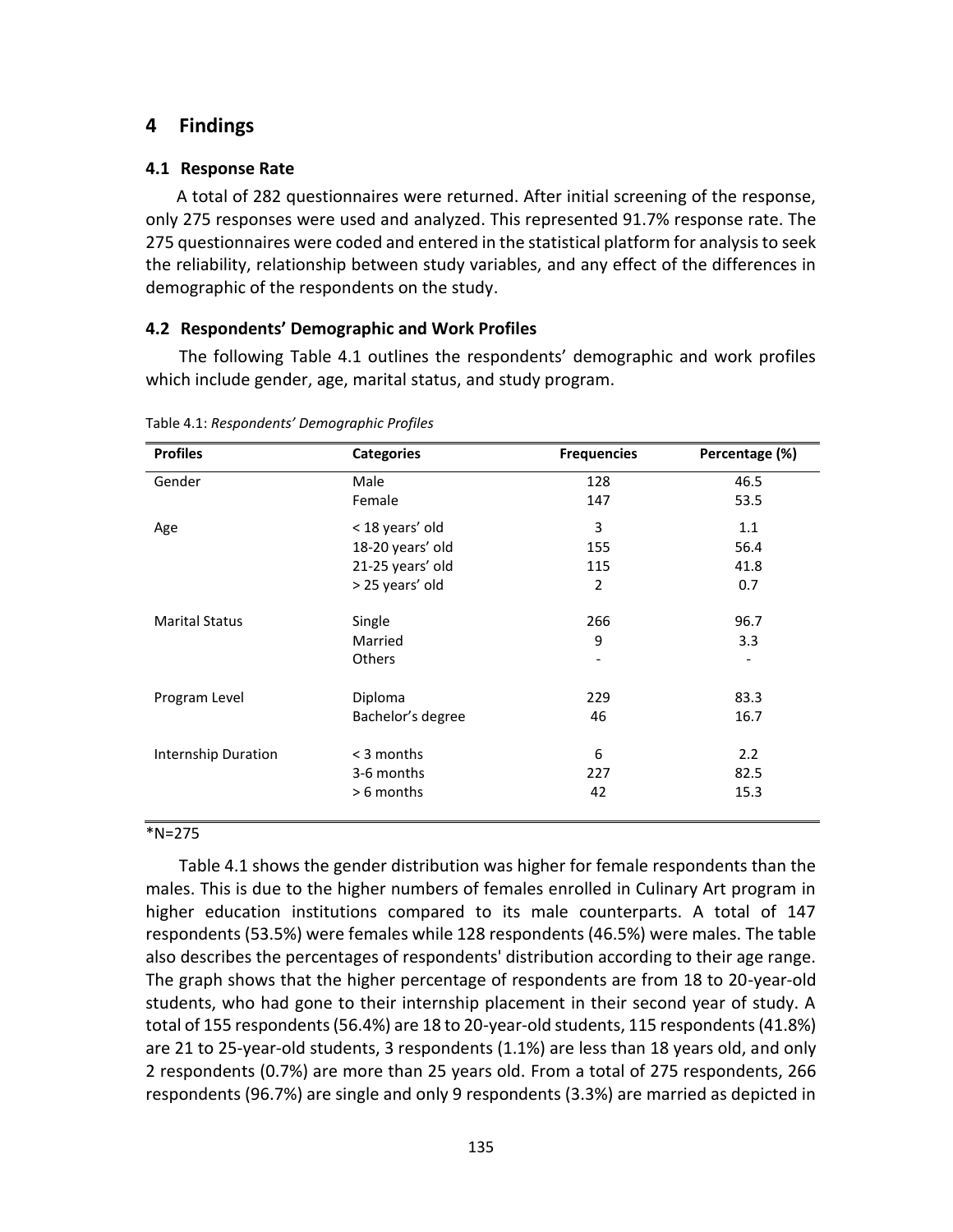the table. Most of them are young students with their age ranging from 18 to 20 years old. Respondents who are married are persons aged 21 to 25 years and above. Table 4.1 depicts the diploma level was the highest number of respondents with a total of 229 students who formed 83.3% of the total number of respondents. Bachelor's Degree covers only 16.7% of the total number of respondents with a total of 46 students. This was due to the limitation of culinary arts degree program. The table shows the percentage of respondents in terms of training periods in the hotel industry. 227 out of 275 respondents (82.5%) had been living for their internship for 3 to 6 months, showing that most of the students had undertaken the 4 to 6 months normal internship program. 42 respondents (15.3%) had gone for more than 6 months internship program. The extended duration most probably due to own imitative of students to stay a little bit longer in the industry or requested by the industry professional themselves perhaps due to shortage of staff. Only 6 students (2.2%) had shortened their internship duration due to health problems and other issues.

#### **4.3 Mean and Standard Deviation of Variables Items**

From the descriptive statistics in Table 4.2 below, for internship experiences, the dimension orientation and supervisor support have a mean of 3.72 with standard deviation of .623 whereas the dimension work atmosphere has a mean of 3.75 with standard deviation of .642. The third dimension which is co-ordination between institution and organization scores the highest mean among the factors of internship experience (M=3.76, SD=.607). The dimension on exciting and challenging work has the lowest mean among the five factors (M=3.58, SD=.698), while appreciation and feedback has a mean of 3.65 with standard deviation of .742. It also shows that internship satisfaction scores the highest mean among the three main variables (M=3.79, SD=.617), while future career has the lowest mean score (M=3.50, SD=.644). Overall, internship experience has a middle score mean of 3.71 and standard deviation of .520.

| <b>Variables</b>                                   | Mean | <b>SD</b> |
|----------------------------------------------------|------|-----------|
| <b>Internship Program Experiences</b>              | 3.71 | .520      |
| Orientation and Supervisor Support                 | 3.72 | .623      |
| Work Atmosphere                                    | 3.75 | .642      |
| Co-ordination between Institution and Organization | 3.76 | .607      |
| <b>Exciting and Challenging Work</b>               | 3.58 | .698      |
| Appreciation and Feedback                          | 3.65 | .742      |
| <b>Overall Satisfaction</b>                        | 3.79 | .617      |
| <b>Future Career of Culinary Graduates</b>         | 3.50 | .644      |
|                                                    |      |           |

Table 4.2: *Mean Scores and Standard Deviation of Study Variables*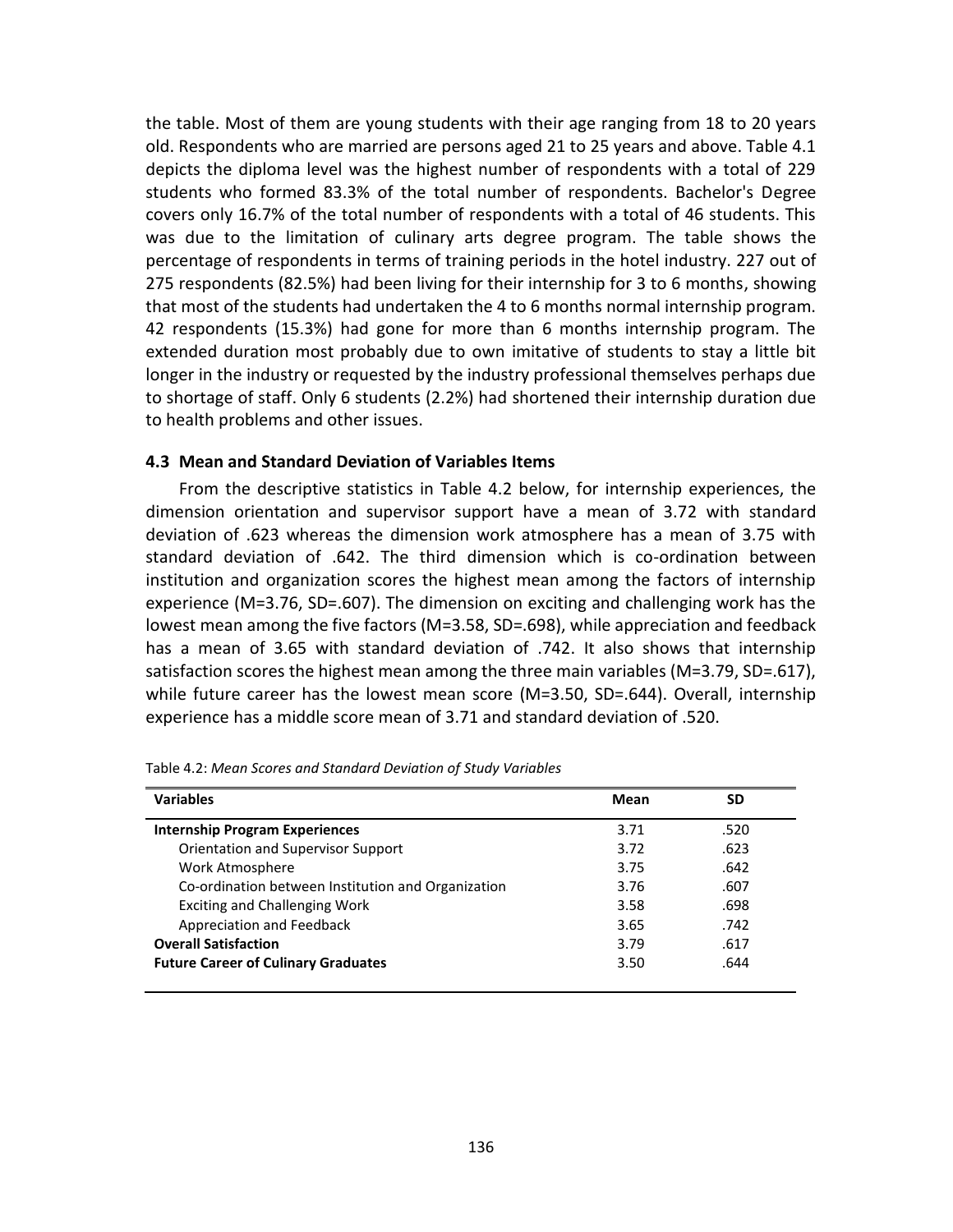#### **4.4 Reliability Analysis of Study Variables**

Cronbach's coefficient alpha measures the internal consistency of a scale (Pallant, 2016). The Cronbach's Alpha Coefficient value for both study variables in the study revealed a range of coefficient values from .71 to .84 which is acceptable and reliable.

| <b>Variables</b>              | <b>Number of items</b> | Cronbach's alpha |
|-------------------------------|------------------------|------------------|
| <b>Internship Experiences</b> | 25                     | .84              |
| <b>Overall Satisfaction</b>   | 6                      | .83              |
| <b>Future Career</b>          | 4                      | .71              |

Table 4.4: *Reliability Test (Cronbach's Alpha and Mean) of study variables (n=275)*

## **4.5 Regression Analysis for the Relationship between Internship Experiences and Future Career of Culinary Graduates**

To examine the first hypothesis (H1: There is a relationship between internship experiences and future career) and the five sub-hypothesis, standard multiple regression was conducted to investigate the best predictors of future career. There are five predictors under the Internship Experiences variable (orientation and supervisor support, work atmosphere, co-ordination between institution and organization, exciting and challenging work, appreciation, and feedback). All the independent variables are entered into the equation at once. The beta coefficients and the summary of the regression results are presented in following Table 4.5.

| <b>Predictors</b>                         | Model 1      | Sig. Level |
|-------------------------------------------|--------------|------------|
|                                           | Std. $\beta$ |            |
| Step 1: Model Variables                   |              |            |
| <b>Internship Program Experiences:</b>    | $.49***$     | .000       |
| <b>Orientation and Supervisor Support</b> | .08          | .189       |
| Work Atmosphere                           | .10          | .203       |
| Co-ordination between Institution and     | .09          | .228       |
| Organization                              |              |            |
| <b>Exciting and Challenging Work</b>      | $-.03$       | .646       |
| Appreciation and Feedback                 | $0.37***$    | .000       |
| $R^2$                                     | .27          |            |
| Adj. $R^2$                                | .26          |            |
| $R^2$ Change                              | .27          |            |
| F Change                                  | 20.29 ***    | .000       |

Table 4.5: *Results of Multiple Regression of Internship Program Experiences on Future Career of Culinary Graduates (N=275)*

*Note*: \* *p* < 0.05, \*\**p* < 0.01, \*\*, \*\*\**p* < 0.001

From the result, it shows that the combination of variables to predict future career from orientation and supervisor support, work atmosphere, co-ordination between institution and organization, exciting and challenging work, and appreciation and feedback was statistically significant, *F*= 20.29, *p* < .001. It is also worth noting that the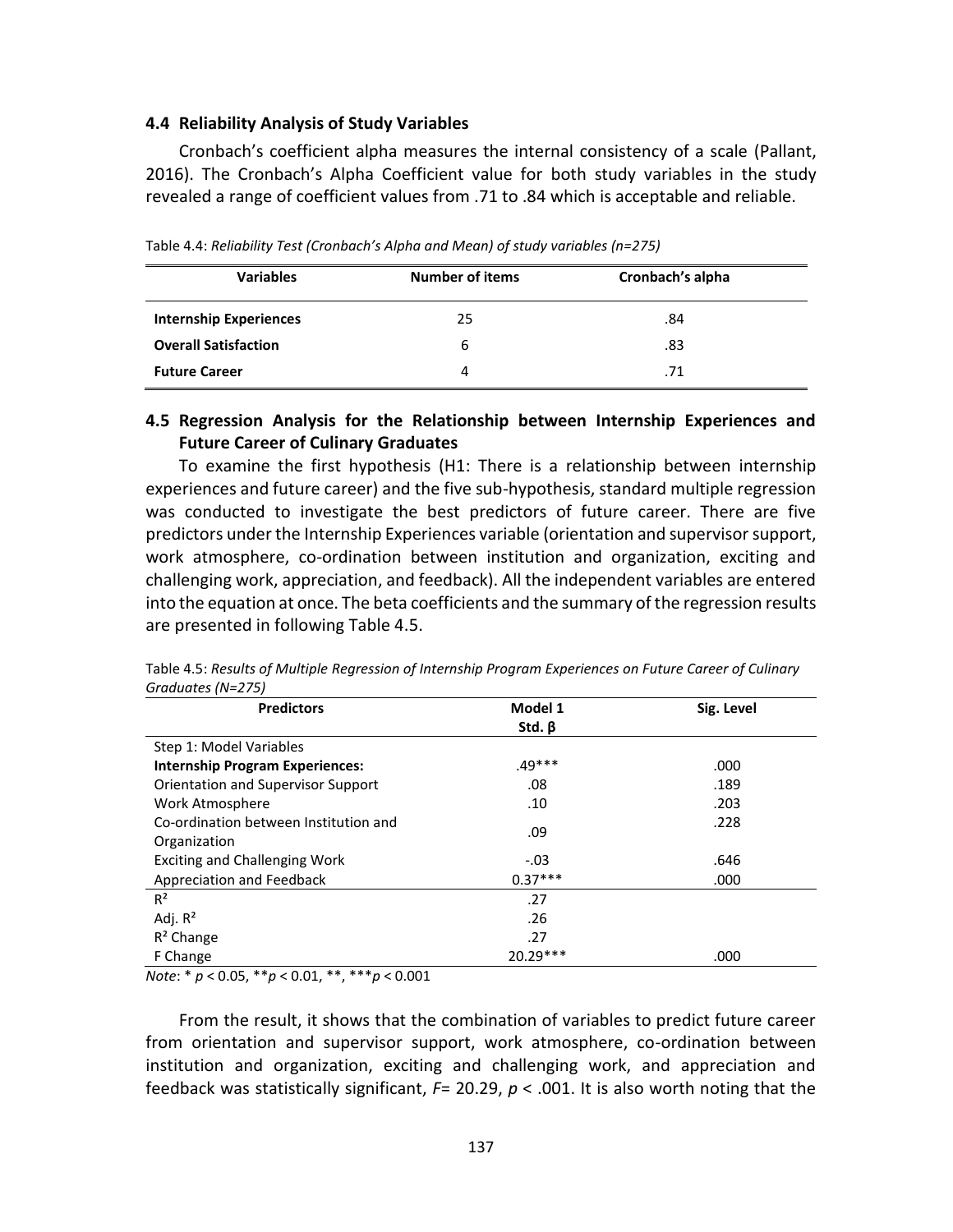dimension of appreciation and feedback scored the highest beta (β) values (β = .37, p < .001) and is significantly predicting future career of culinary graduates. The adjusted *R²* value was .26. This indicates that 26% of the variance in the dependent variable can be predicted from the independent variables. Though only one variable (appreciation and feedback) is proved significant, when all five variables are included under Internship Experiences dimension, they are deemed significantly predicting future career (β = .49, *p* < .001). However, since only one dimension is proven significant, and the others were not significant, Hypothesis 1 is said to be partially supported.

## **4.6 Regression Analysis for the Relationship between Internship Experiences and Overall Satisfaction**

Table 4.6: *Results of Multiple Regression of Internship Program Experiences on Overall Satisfaction (N=275)*

| <b>Predictors</b>                         | Model 1      | Sig. Level |
|-------------------------------------------|--------------|------------|
|                                           | Std. $\beta$ |            |
| Step 2: Model Variables                   |              |            |
| <b>Internship Experiences:</b>            | $.74***$     | .000       |
| <b>Orientation and Supervisor Support</b> | $.14**$      | .005       |
| Work Atmosphere                           | $.16***$     | .007       |
| Co-ordination between Institution and     | $.21***$     | .000       |
| Organization                              |              |            |
| <b>Exciting and Challenging Work</b>      | $.18***$     | .001       |
| Appreciation and Feedback                 | $.27***$     | .000       |
| $R^2$                                     | .57          |            |
| Adj. $R^2$                                | .56          |            |
| $R^2$ Change                              | .57          |            |
| F Change                                  | 70.22***     | .000       |

*Note*:\* *p* < 0.05, \*\**p* < 0.01, \*\*, \*\*\**p* < 0.001

Table 4.6 illustrates the result of standard multiple regression of the relationship between internship program experiences and overall satisfaction. The combination of variables to predict overall satisfaction from orientation and supervisor support, work atmosphere, co-ordination between institution and organization, exciting and challenging work, and appreciation and feedback was all statistically significant, *F*= 70.22, *p* < .001. The adjusted *R²* value was .56, thus indicates that 56% of the variance in overall satisfaction variable can be predicted from internship program experiences variable. It is also shown that all the dimensions of internship program experiences are significantly predicting overall satisfaction, with the best predictor being appreciation and feedback (β = .27, *p* < .001), followed by co-ordination between institution and organization (β = .21, *p* < .001), and exciting and challenging work (β = .18, *p* < .001). This indicates that Hypothesis 2 is strongly supported.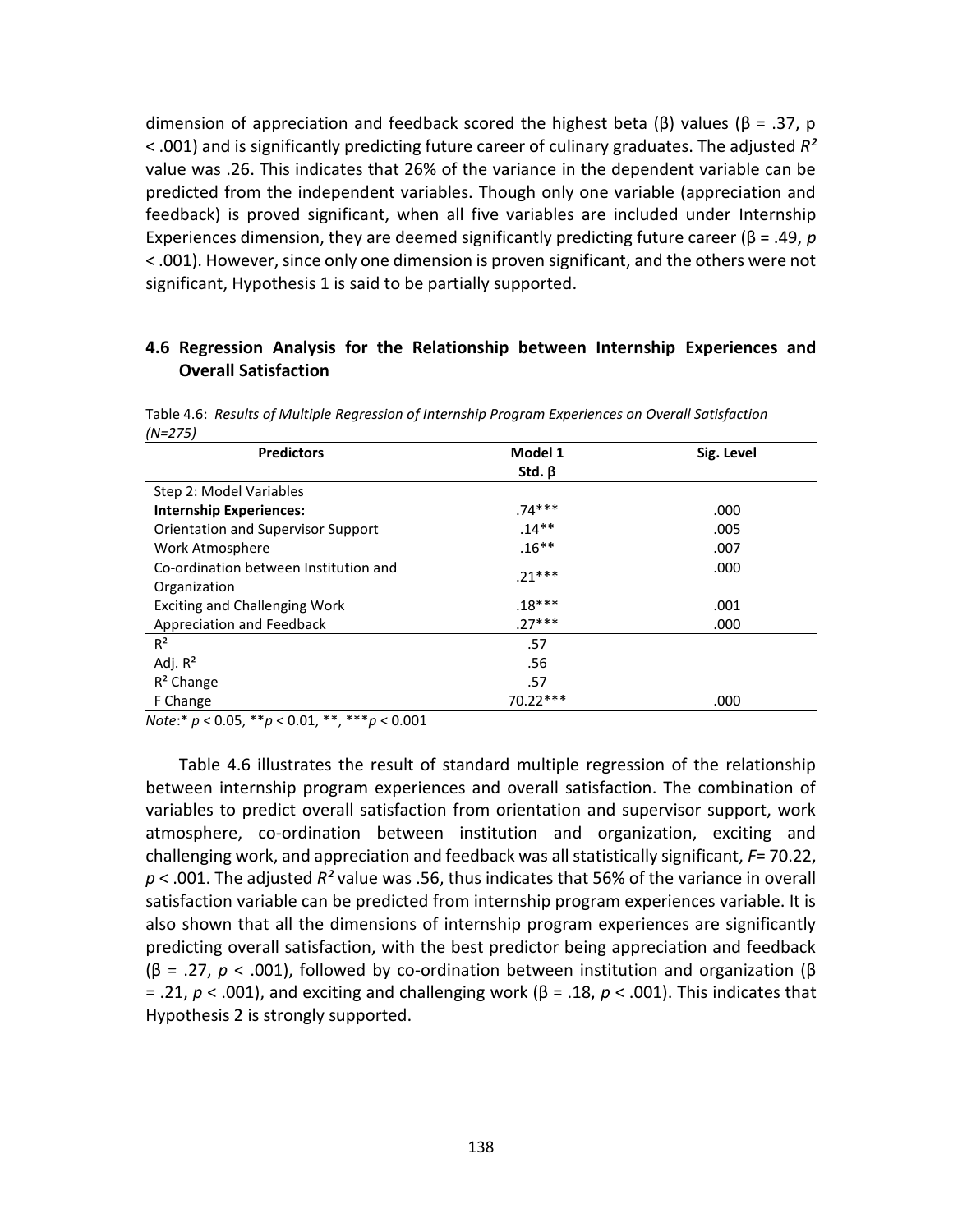#### **4.7 Regression Analysis for the Relationship between Internship Satisfaction and Future Career of Culinary Graduates**

| <b>Predictors</b>           | Model 1      | Sig. Level |
|-----------------------------|--------------|------------|
|                             | Std. $\beta$ |            |
| Step 3: Model Variables     |              |            |
| <b>Overall Satisfaction</b> | $.44***$     | .000       |
| $R^2$                       | .19          |            |
| Adj. $R^2$                  | .19          |            |
| $R^2$ Change                | .19          |            |
| F Change                    | 65.36***     | .000       |

Table 4.7: *Results of Multiple Regression of Internship Satisfaction on Future Career (N=275)*

*Note*:\* *p* < 0.05, \*\**p* < 0.01, \*\*, \*\*\**p* < 0.001

Based on Table 4.7, it is reported that the overall satisfaction variable scored a beta coefficient (β) of .44, and was proved significant, *p* < .001. The adjusted *R²* value was .19, thus indicates that 19% of the variance in future career variable can be predicted from overall satisfaction variable. The result also demonstrates that overall satisfaction variable was also statistically significant with *F*= 65.36, *p* < .001. This evidently shows that all items in overall satisfaction variable are significantly predicting future career, thus strongly supporting Hypothesis 3.

#### **4.8 Discussion**

The first research question in this study addressed the relationship between the internship program experience and future career of culinary graduates. The objective is to test whether the culinary students' internship program experiences have significant effects on their future career in the hotel industry (H1) which was found to be significant (β = .49, *p* < .001). The findings revealed that the best predictor of future career is Appreciation and Feedback. It can be concurred that culinary students valued the industry professionals' warm appreciations on their achievement and contributions during their internship, which influenced them to stay on and build a career in the industry. Klee (2011) reported that, students receiving high levels of appreciation from their supervisors will dramatically gain high level of total satisfaction with their internship because they felt that they are valued by their organization. However, other sub-hypotheses scored low beta values and were not proven to be significant. Lam and Ching (2007) stated that certain hospitality organization may not understand the actual reason behind this practice and as a result, culinary intern was always treated as a free labour. The relationship between Work Atmosphere and the Future Career was not significant because most students hardly received any training allowances or fringe benefits during the internship. Interns were looking forward for the benefits and compensation from their internship program (Singh and Dutta, 2010). In addition, the Exciting and Challenging work dimension was also found to be insignificant. Lee and Chao (2013) identified factors in the internship such as interpersonal recognition, benefits, supervisor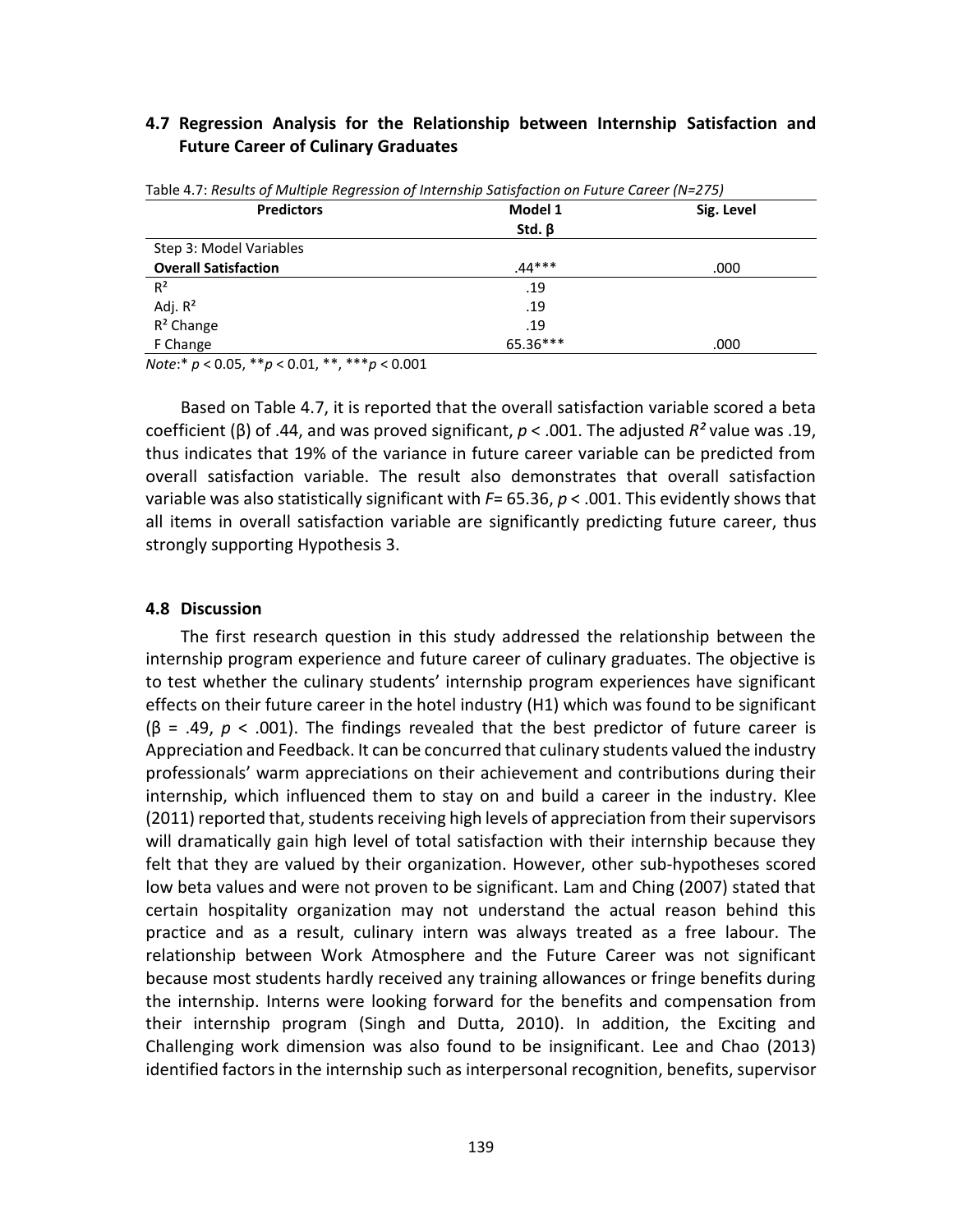leadership, job arrangements, and training affect interns' motivation to start a career in the hotel.

The next hypothesis (H2) suggested that there is a relationship between Internship Experiences and Overall Satisfaction. Based on the results the overall culinary students' internship program experiences proved to have a significant relationship with their satisfaction towards internship (β=.74, *p*<.001). Moreover, all the dimensions have significant effects on overall satisfaction, especially the Appreciation and Feedback dimensions (β=.27, *p*< .001). This revealed that culinary students regard the appreciations they received during internship and the feedback from supervisors as the most influential aspects for them to feel satisfied with the internship placement experiences. Klee (2011) mentioned that the quality indicator of internship program experience received by students is determined by receiving instant feedback from their supervisors. As mentioned by Sing and Dutta (2010), students wish to be observed and evaluated by their supervisors because they want to give suggestions and inputs about their work and want to apply related theories that they learnt in the classroom to the real work.

The third hypothesis (H3) proposed that there is a relationship between culinary students' overall satisfaction towards internship with their future career in the hotel industry. The results reveal that indeed, there is a significant relationship between culinary students' overall satisfaction and their future career in the hotel industry. The relationship between both variables scored a high beta coefficient value of .44 (*p* < .001). Zopiatis and Theocharous (2013) state that internship experience among student interns on integrated learning will inevitably facilitate the transition of students from higher education to employment and contribute to their career development. This will be resulting to job satisfaction among culinary graduates and improve their positive perception on internship. Wang, Kitterlin-Lynch, and Williams (2018) found that hotel organization must provide a positive and flexible work environment that is important for the student's development and increase their satisfaction in the hotel industry. This also been supported by Fong, Luk & Law (2014) as great satisfaction during internship will encourage student interns to further planning their future career after graduation.

## **5 Conclusion**

Internship placement program is a fundamental part of many academic programs, particularly to the hospitality programs students. It plays an important role in the transition of students from the educational environment to the work environment. From the findings, it can be concluded that indeed, there are relationships between culinary students' internship experiences, overall satisfaction, and their future career in the hotel industry. There are possible factors which led to changes of students' future career, including poor work environment, no training allowances and fringe benefits, poor orientation program by the industry, and lack of supervisory supports. When returning to their educational institutions upon completion of internship placements, students will exchange information about their placements, whether through formal procedures in the form of presentation or report, or informally such as discussions with peers and lecturers.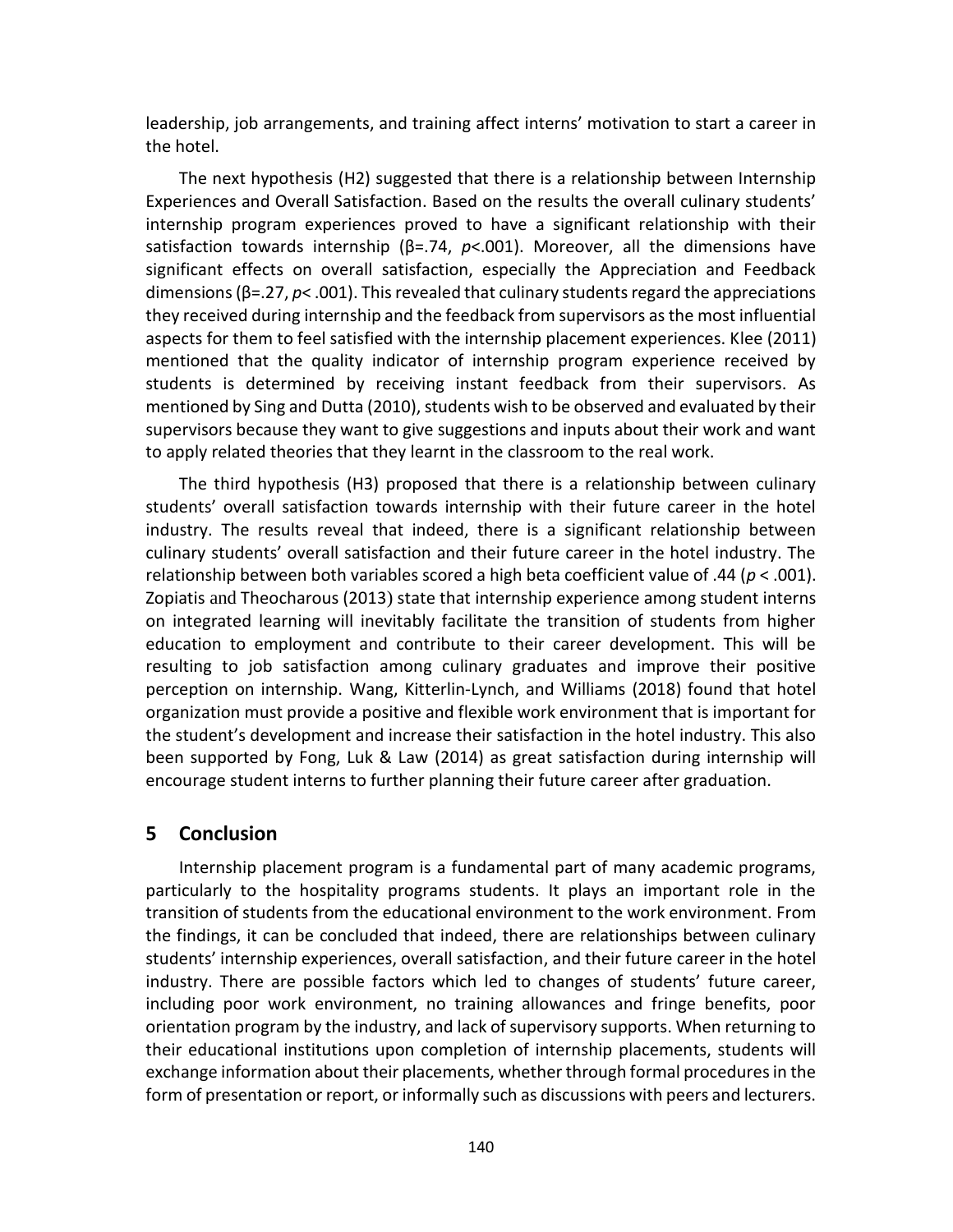Students who are satisfied with their overall internship placement experiences may generate further interest to stay in hotel organizations, while adverse reports will have the opposite effect, with the intention to venture into other industries.

To avoid negative outcomes and loss of culinary graduates to other industries, hospitality educational institutions should take the initiative to provide better intensive internship program to maximize the students' potentials and provide them with positive views concerning the culinary internship program. The academicians should also continuously expose students to the real-world before they go out for internship so that they can obtain a general idea on the challenges in the industry and be more prepared mentally and physically. With regards to the findings, hotel organizations should properly address and overcome recurring issues related to training allowances and fringe benefits, task orientation, supervisory support, working hours, and gender equality. There should be a common understanding that all the student-interns in the industry are to be compensated similar permanent employees. Apart from that, the students should be treated like other members of the team, not just as a free labour or temporary staff. As the internship program is the first students' experience in professional setting, the supervisors should also provide feedbacks to the students in a timely and respective manner. In conclusion, both industry and educational institutions should work hand in hand in providing better internship experiences to make culinary internship placement more effective and beneficial to the students.

## **6 About the authors**

**Mas Affandy Mashuri** is a Culinary Lecturer at the Faculty of Hotel and Tourism Management, Universiti Teknologi MARA, Penang, Malaysia majoring in gastronomy and culinary arts. His research interests are in gastronomy, food styling, international cuisine, and culinary arts management.

**Mohd Onn Rashdi Abd Patah** is a Senior Lecturer at the Universiti Teknologi MARA, Selangor, Malaysia. He is also the Hotel Manager for the university's training hotel; Hotel UiTM Shah Alam. His research interests are in the area of employment issues, career development and human resources in the hospitality industry.

**Azdel Abdul Aziz** is a Senior Lecturer at the Universiti Teknologi MARA, Selangor, Malaysia. His research interests are in the area of hospitality information technology, student's development and human resources in the hospitality industry.

## **7 References**

- Aggett, M., & Busby, G. (2011). Opting out of internship: Perceptions of hospitality, tourism and events management undergraduates at a British university. *Journal of Hospitality, Leisure, Sport and Tourism Education, 10*(1), 106–113.
- Bogdana, A. B., Mihaela, L., & Anca-Iona, M. (2012). Internship roles in training and professional development of student. *Annals of Faculty of Economics, 1*(1), 986–991.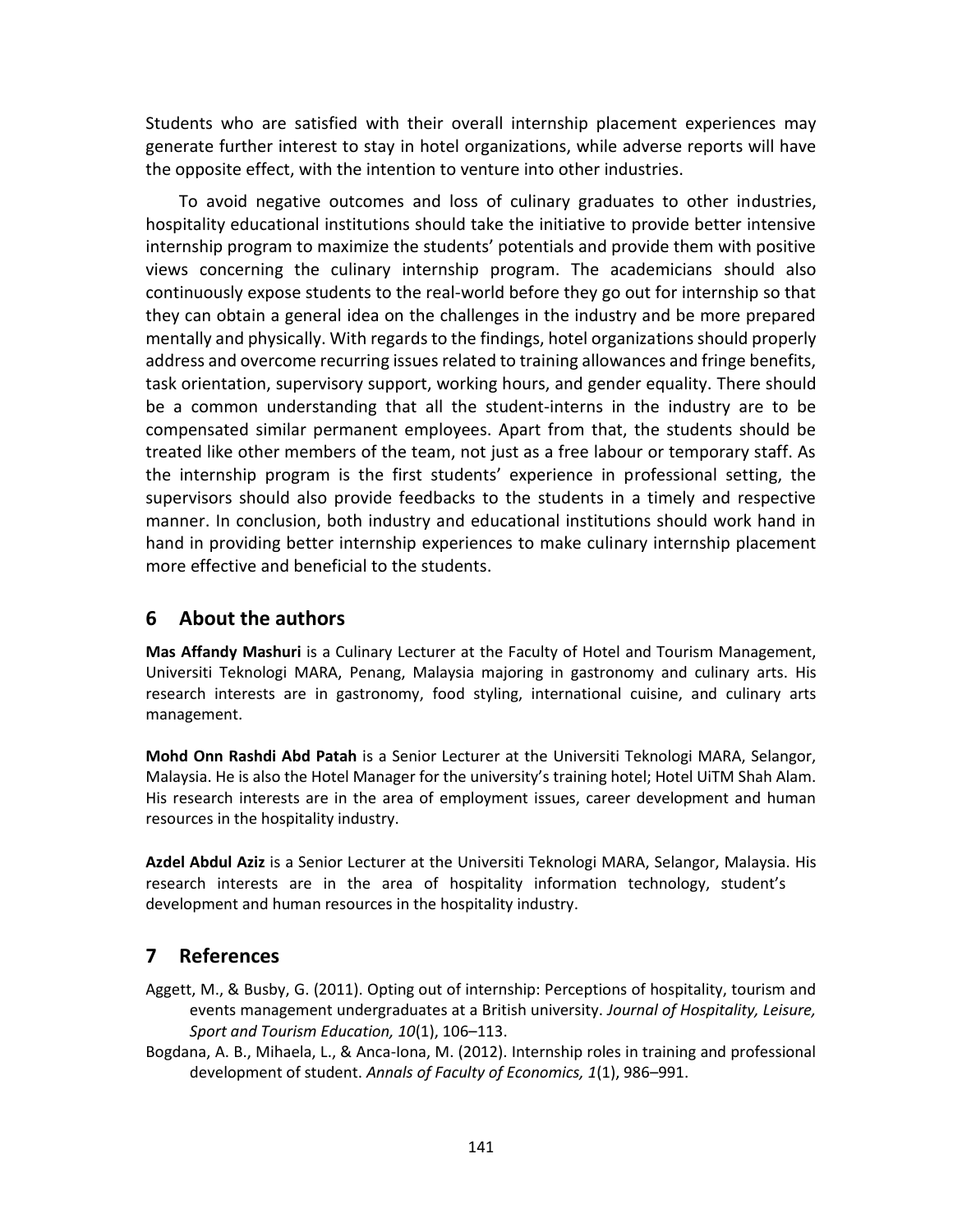- Brown, E.A., Arendt, S.W., & Bosselman, R.H. (2014). Hospitality management graduates' perceptions of career factor importance and career factor experience. *International Journal of Hospitality Management, 37,* 58-76.
- Chen, T. C., Hu, J. L., Wang, C. C., & Chen, C. F. (2011). A study of the effects of internship experiences on the behavioural intentions of college students majoring in leisure management in Taiwan. *Journal of Hospitality, Leisure, Sport and Tourism Education, 10(2)*, 61–73.
- Chen, T. L., & Shen, C. C. (2012). Today's intern, tomorrow's practitioner? The influence of internship programmes on students' career ` development in the Hospitality industry. *Journal of Hospitality, Leisure, Sport & Tourism Education, 11*(1), 29–40.
- Chinomona, R., & Surujlal, J. (2012). The influence of student internship work experience on their self-improvement and professionalism in sport management. *African Journal for Physical, Health Education, Recreation and Dance (AJPHERD), 18*(2), 885–899.
- Dhevabanchachai, N., & Wattanacharoensil, W. (2017). Students' expectations, experiences, and career direction after in-house internship: the pedagogical role of the hotel training centre. *Journal of Teaching in Travel & Tourism, 17*(2), 118-134.
- Farmaki, A. (2018). Tourism and hospitality internships: A prologue to career intentions? *Journal of Hospitality, Leisure, Sport & Tourism Education, 23*, 50–58. doi: 10.1016/j.jhlste.2018.06.002
- Fong, L. H. N., Luk, C., & Law, R. (2014). How do hotel and tourism students select internship employers? A segmentation approach. *Journal of Hospitality, Leisure, Sport & Tourism Education, 15,* 68–79.
- Gupta, P. B., Burns, D. J., & Schiferl, J. S. (2010). An exploration of student satisfaction with internship experiences in marketing. *Business Education & Accreditation, 2*(1), 27–37.
- Hughes, K., Mylonas, A., & Benckendorff, P. (2013). Students' reflections on industry placement: Comparing four undergraduate work-integrated learning streams. *Asia-Pacific Journal of Cooperative Education, 14*(4), 265–279.
- Ishengoma, E., & Vaaland, T. I. (2016). Can university-industry linkages stimulate student employability? *Education+ Training, 58*(1), 18–44.
- Jack, K., Stansbie, P., & Sciarini, M. (2017). An examination of the role played by internships in nurturing management competencies in Hospitality and Tourism Management (HTM) students. *Journal of Teaching in Travel & Tourism, 17*(1), 17–33.
- Kim, H. B., & Park, E. J. (2013). The role of social experience in undergraduates' career perceptions through internships. *Journal of Hospitality, Leisure, Sport & Tourism Education, 12*(1), 70– 78.
- Klee, C. (2011). Recent school psychology graduates: A preliminary survey of Internship experience, satisfaction, and Support. *Journal of School Psychology*, The University at Albany, State University of New York.
- Kong, H., & Yan, Q. (2014). The relationship between learning satisfaction and career competencies. *International Journal of Hospitality Management, 41,* 133–139.
- Kusluvan, S., & Kusluvan, Z. (2000). Perceptions and attitudes of undergraduate's tourism students towards working in the tourism industry in Turkey*. Journal of Tourism Management, 21,* 251-269.
- Lam, T. and Ching, L. (2007). An exploratory study of an internship program: The case of Hong Kong students. *Journal of Hospitality Management 26*, 336-351.
- Lashley, C. (2011). University challenge: sharing some experiences of engaging with industry. *International Journal of Contemporary Hospitality Management, 23*(1), 131-140.